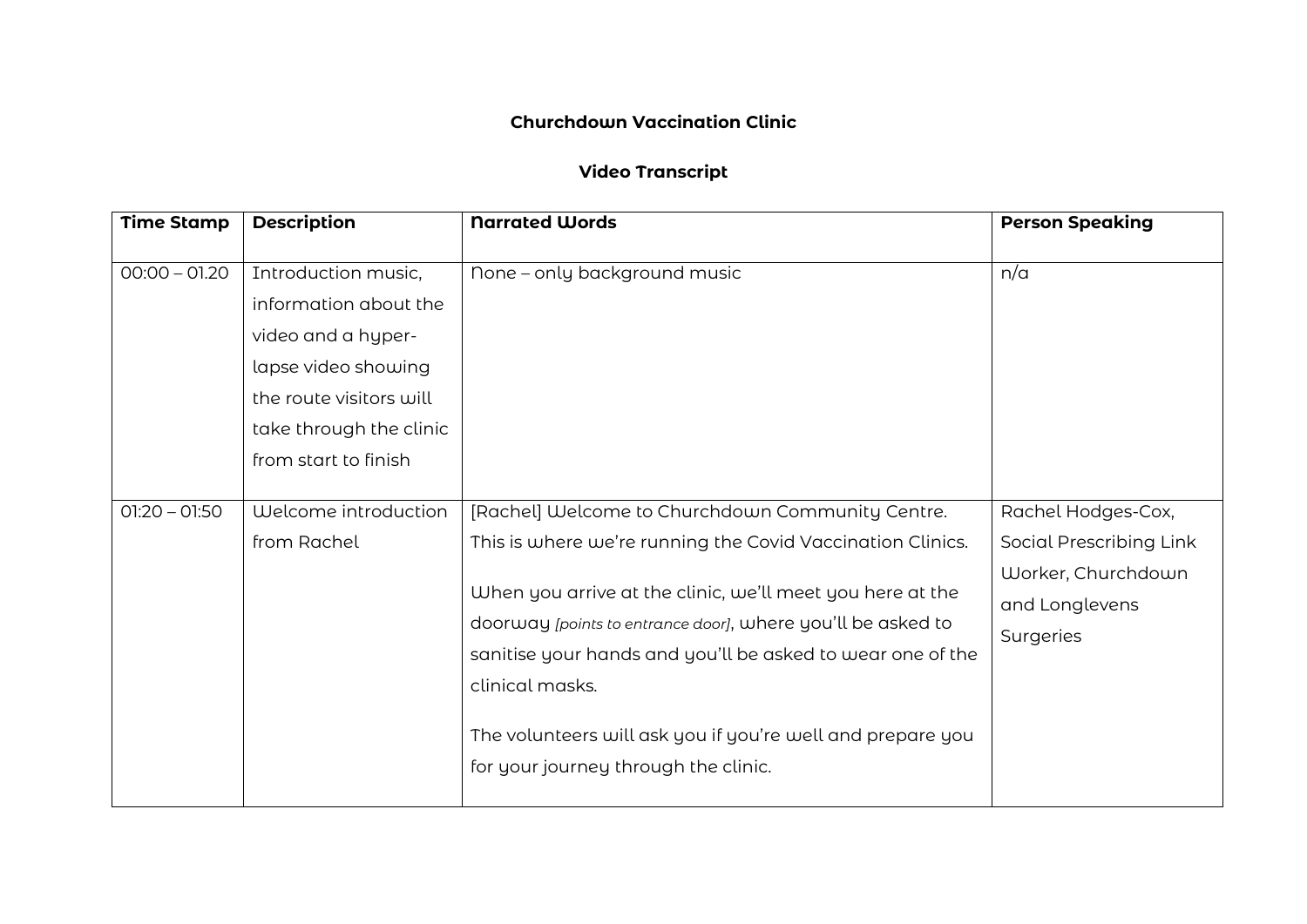| <b>Time Stamp</b> | <b>Description</b>                                                                               | <b>Narrated Words</b>                                                                                                                                                                                                                                                                                        | <b>Person Speaking</b>                                                                                         |
|-------------------|--------------------------------------------------------------------------------------------------|--------------------------------------------------------------------------------------------------------------------------------------------------------------------------------------------------------------------------------------------------------------------------------------------------------------|----------------------------------------------------------------------------------------------------------------|
|                   |                                                                                                  | So they will ask you your surname, and depending on<br>your surname, they'll take you through the process [points]<br>to the two snaking pathways leaving from the entrance door to the<br>Registration Desks. One for patients with surnames from A-L and the<br>other for patients with surnames from K-Z] |                                                                                                                |
| 01:50-02:05       | Scene showing how<br>visitors will enter the<br>building and that it is<br>wheelchair accessible | [Rachel] Hello, come on in<br>[Chris] Hi ya, thank you!                                                                                                                                                                                                                                                      | Rachel Hodges-Cox &<br>Christopher Auker-<br>Howlett (Founder of<br><b>Gloucester Community</b><br>networking) |
| 02:05-02:23       | Scene showing what<br>the visitor will be<br>asked to do as soon as<br>they enter the clinic     | [Rachel] Morning<br>[Chris] Morning<br>[Rachel] Welcome to the Covid Clinic<br>[Chris] Thank you<br>[Rachel] Are you all ready for your vaccination today?<br>[Chris] Yes I am thank you very much                                                                                                           | Rachel Hodges-Cox &<br>Christopher Auker-<br>Howlett                                                           |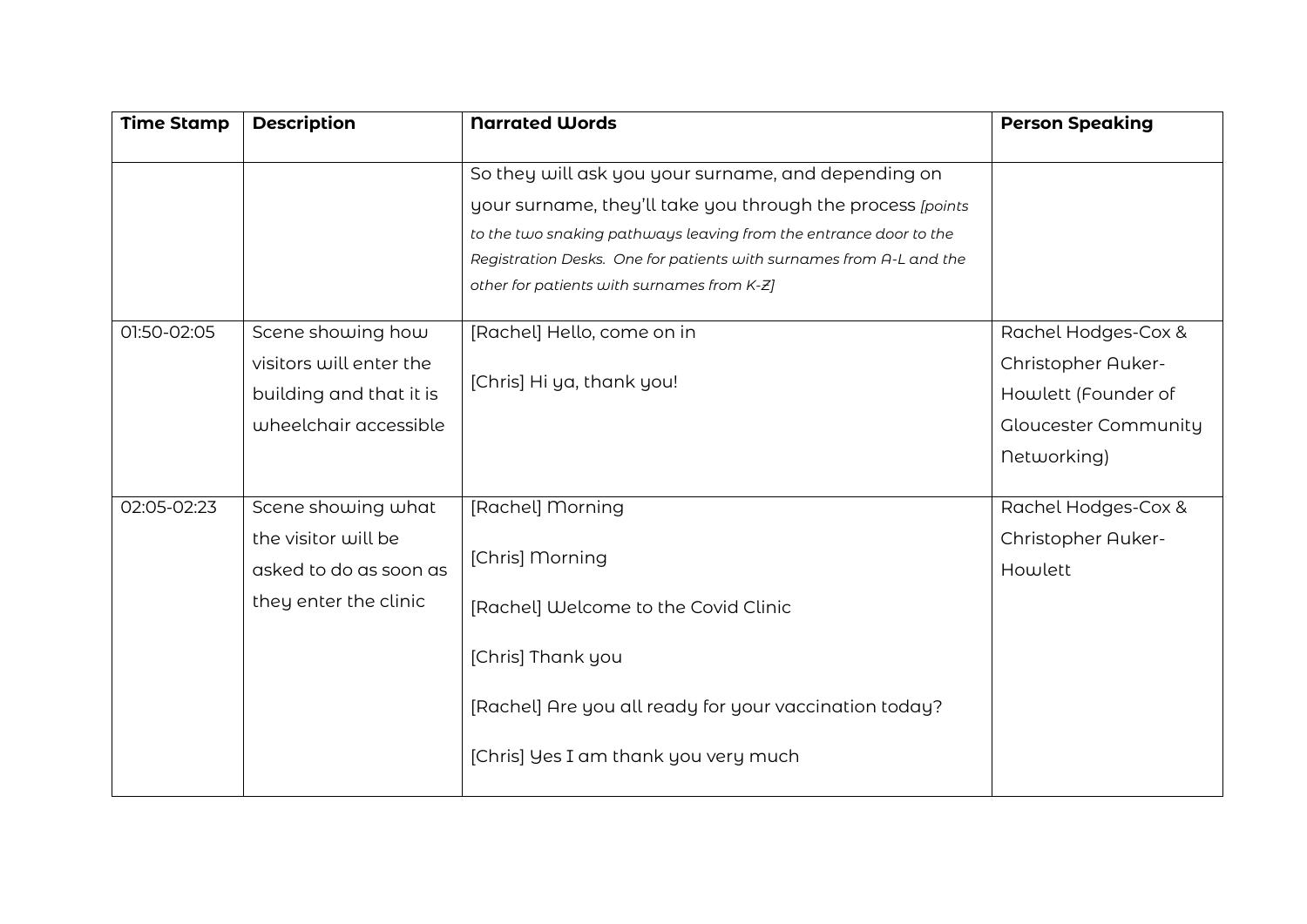| <b>Time Stamp</b> | <b>Description</b>        | <b>Narrated Words</b>                                       | <b>Person Speaking</b> |
|-------------------|---------------------------|-------------------------------------------------------------|------------------------|
|                   |                           | [Rachel] Super! And you're feeling well?                    |                        |
|                   |                           | [Chris] Uh, I am feeling well                               |                        |
|                   |                           | [Rachel] Excellent! That's really good and I need to ask    |                        |
|                   |                           | you to sanitise your hands and we can start the process.    |                        |
|                   |                           |                                                             |                        |
|                   |                           |                                                             |                        |
| 02:24-02:32       | Slow motion scene         | <b>None</b>                                                 | n/a                    |
|                   | showing the two           |                                                             |                        |
|                   | snaking routes to the     |                                                             |                        |
|                   | <b>Registration Desk</b>  |                                                             |                        |
| 02:32-02:52       | Rachel leading you        | [Rachel] Once you have been welcomed by the volunteer       | Rachel Hodges-Cox      |
|                   | through from the          | and we've worked out your surname, we'll take you           |                        |
|                   | doorway to the            | though the process so that you can be checked in by our     |                        |
|                   | <b>Registration Desks</b> | friendly admin staff and our community volunteers.          |                        |
|                   |                           | You'll be asked to wait here, until the Receptionist or the |                        |
|                   |                           | volunteer calls you forward.                                |                        |
|                   |                           |                                                             |                        |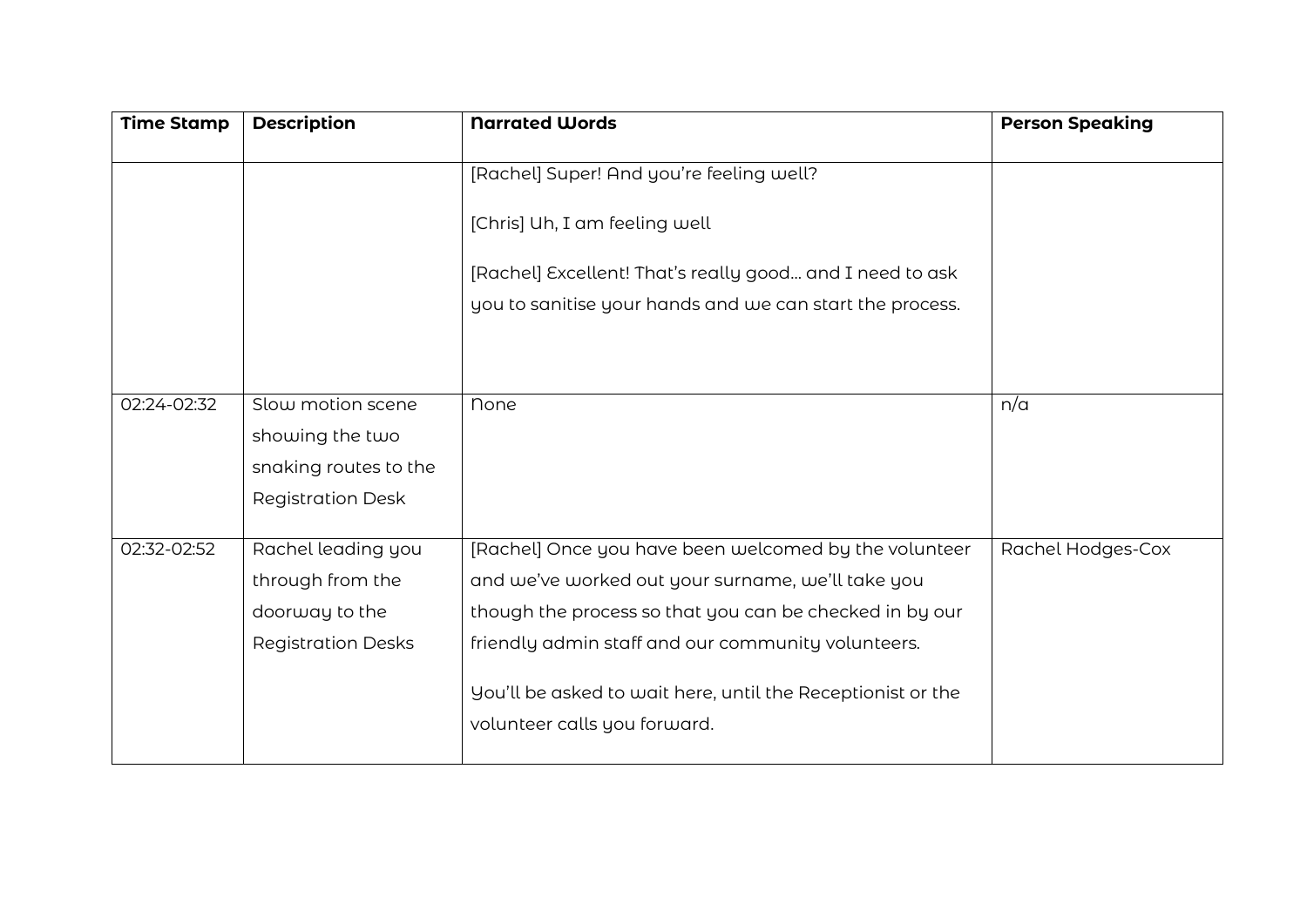| <b>Time Stamp</b> | <b>Description</b>      | <b>Narrated Words</b>                                                | <b>Person Speaking</b> |
|-------------------|-------------------------|----------------------------------------------------------------------|------------------------|
| 02:53-03:13       | Rachel at the           | [Rachel] Once the member of staff calls you forward to the           | Rachel Hodges-Cox      |
|                   | Reception desk          | desk to be checked in, they'll ask you your name and                 |                        |
|                   | explaining what         | they'll give you one of these leaflets that tell you what to         |                        |
|                   | happens here            | expect from your vaccination.                                        |                        |
|                   |                         | They'll check you in and you will be signposted to the next          |                        |
|                   |                         | volunteer, who will direct you to the vaccination stations           |                        |
| 03:14-03:30       | Rachel at the doors     | [Rachel] The next volunteer will meet you here. They will            | Rachel Hodges-Cox      |
|                   | leading to the          | be wearing a yellow tabard, so you know who they are,                |                        |
|                   | vaccination hall        | and they'll welcome you in to the community centre for               |                        |
|                   |                         | your vaccination.                                                    |                        |
|                   |                         | They will ask you to start taking your jacket off in<br>preparation. |                        |
|                   |                         |                                                                      |                        |
| 03:31-04:00       | Rachel at the entrance  | [Rachel] This is the next stage and welcome to the                   | Rachel Hodges-Cox      |
|                   | to the vaccination hall | vaccination clinic. As you can see, it's really well                 |                        |
|                   |                         | organised, and there'll be a volunteer here directing you            |                        |
|                   |                         | and supporting you all the time ensuring that you observe            |                        |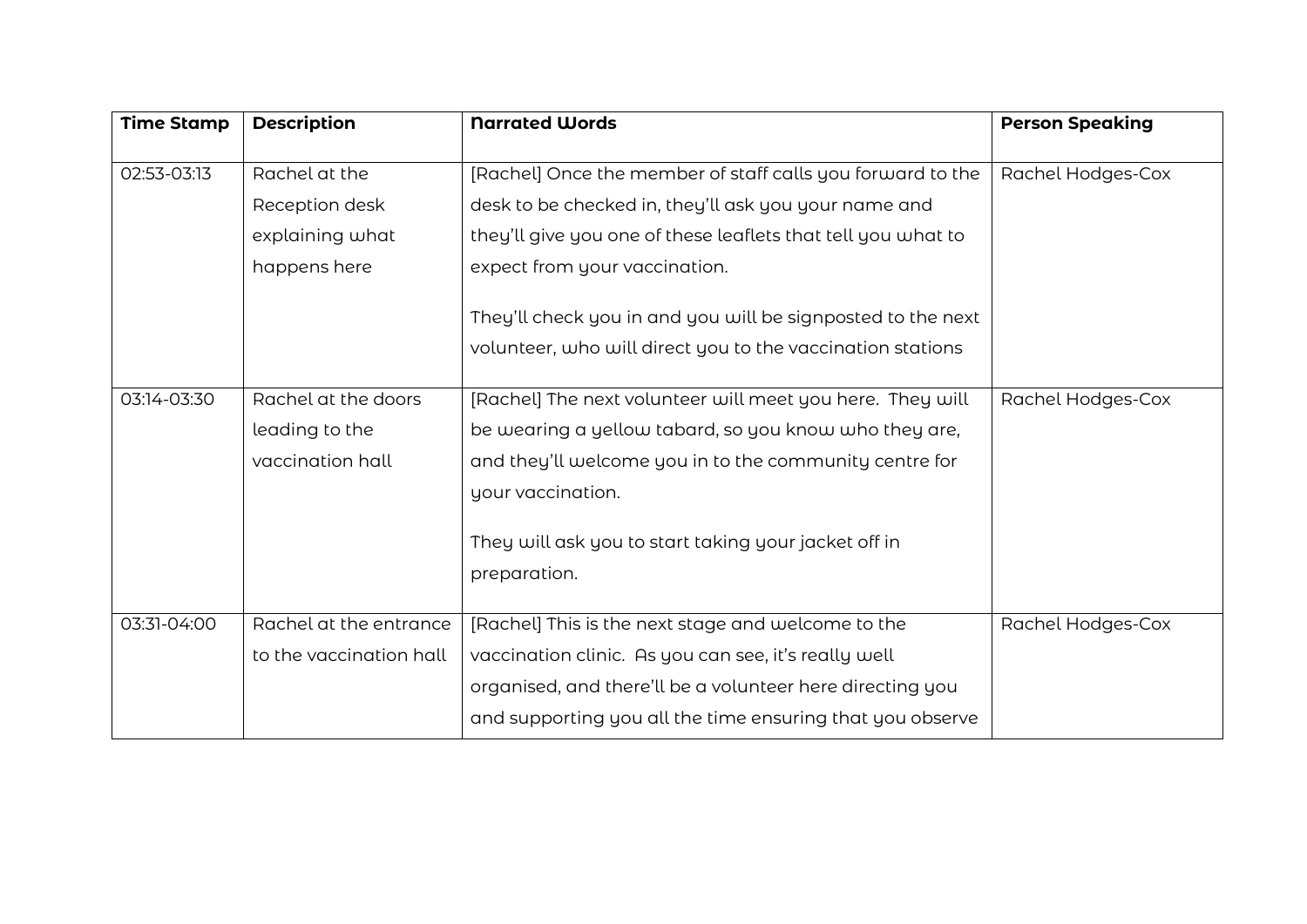| <b>Time Stamp</b> | <b>Description</b>                                                                                                                 | <b>Narrated Words</b>                                                                                                                                                                                                                                                                                                                         | <b>Person Speaking</b>   |
|-------------------|------------------------------------------------------------------------------------------------------------------------------------|-----------------------------------------------------------------------------------------------------------------------------------------------------------------------------------------------------------------------------------------------------------------------------------------------------------------------------------------------|--------------------------|
|                   |                                                                                                                                    | social distancing and that you are comfortable and can<br>see what to expect.                                                                                                                                                                                                                                                                 |                          |
|                   |                                                                                                                                    | Your volunteer will guide you over to the next volunteer<br>whilst observing these guidelines on the floor [2m floor<br>stickers].                                                                                                                                                                                                            |                          |
| 04:01-04:27       | Rachel at the<br>vaccination station<br>advising what will<br>happen next                                                          | [Rachel] And this is the next stage, and this is where you<br>actually will receive your vaccination. So, there are a<br>number of vaccination stations and they will be occupied<br>by vaccinator nurses, and administrative staff, who will<br>make sure all your details are secure and that the stations<br>are kept clean and sanitised. | Rachel Hodges-Cox        |
| 04:28-04:50       | Chanelle at one of the<br>vaccination stations<br>with Chloe (admin<br>staff), explaining how<br>your vaccination will<br>be given | [Chanelle] Hello, my name's Chanelle and I'm one of the<br>nurses. You'll be shown to have a seat at one of our<br>stations. I'll then ask a few questions to check that it's safe<br>to give you the vaccine.<br>This is Chloe, she is one of our administrators, she will input<br>all of the data onto the computer.                       | Chanelle, Practice Nurse |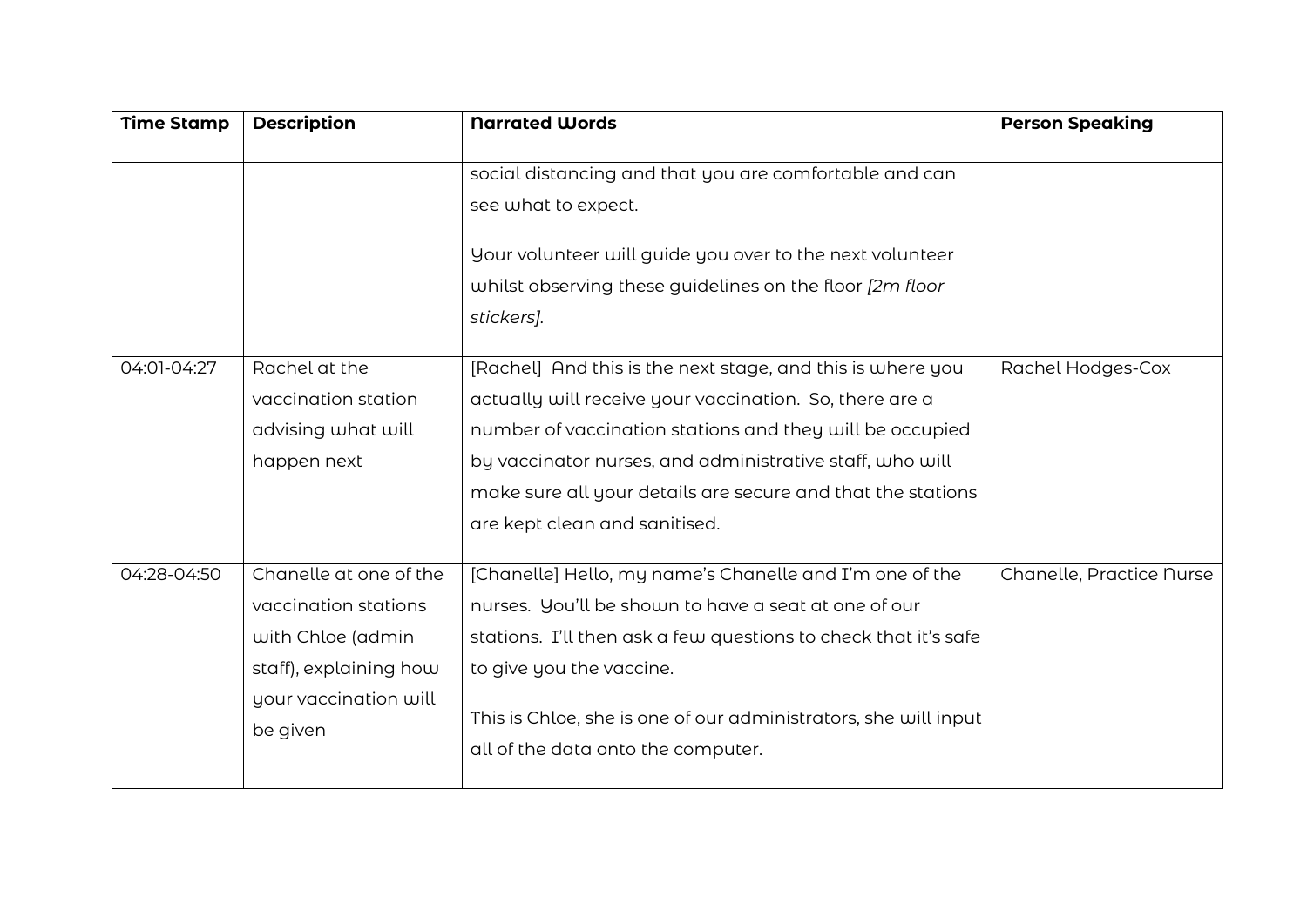| <b>Time Stamp</b> | <b>Description</b>                                                                                       | <b>Narrated Words</b>                                                                                                                                                                                                                                                                                                                          | <b>Person Speaking</b> |
|-------------------|----------------------------------------------------------------------------------------------------------|------------------------------------------------------------------------------------------------------------------------------------------------------------------------------------------------------------------------------------------------------------------------------------------------------------------------------------------------|------------------------|
|                   |                                                                                                          | Once you are finished here, one of our volunteers will then                                                                                                                                                                                                                                                                                    |                        |
|                   |                                                                                                          | show you on to the next part of the vaccination centre.                                                                                                                                                                                                                                                                                        |                        |
| 04:51-05:14       | Rachel leading you<br>through into the<br>waiting area and<br>explaining what will<br>happen next        | [Rachel] After you have had your vaccination, there'll be<br>another member of staff or volunteer here to welcome you<br>and to support you to go through to the waiting area.<br>You won't be rushed, if you need support to gather your<br>belongings, they will be there to help you and they will                                          | Rachel Hodges-Cox      |
|                   |                                                                                                          | take you through, this way, to have a seat.                                                                                                                                                                                                                                                                                                    |                        |
| $05:15 - 05:35$   | Rachel in the waiting<br>area explaining what<br>you should do after<br>you have had your<br>vaccination | [Rachel] You'll be asked to wait in the seated area for<br>approximately 15 minutes so that the professional staff<br>and the volunteers can observe your wellbeing and check<br>that you don't have any concerns.<br>There's a clock here so that people know their time to go<br>but there will be plenty of staff here also to support you. | Rachel Hodges-Cox      |
| 05:36-06:03       | Rachel next to the<br>screened off area for                                                              | [Rachel] At the Covid clinic there are numerous members<br>of staff and volunteers from Admin Assistants, Nurses, we                                                                                                                                                                                                                           | Rachel Hodges-Cox      |
|                   | any visitors that may                                                                                    |                                                                                                                                                                                                                                                                                                                                                |                        |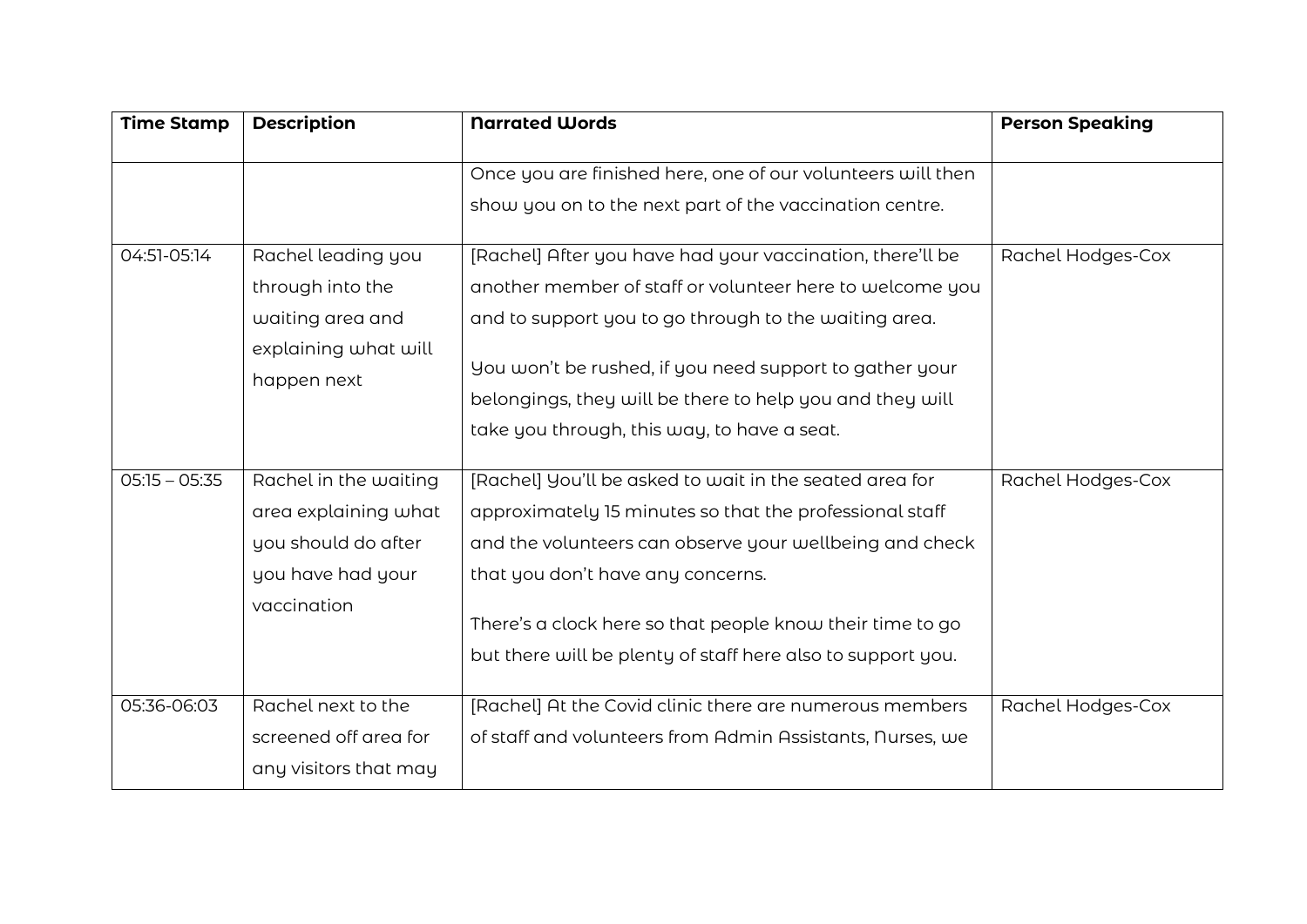| <b>Time Stamp</b> | <b>Description</b>        | <b>Narrated Words</b>                                       | <b>Person Speaking</b>   |
|-------------------|---------------------------|-------------------------------------------------------------|--------------------------|
|                   | feel unwell once they     | have an on-call G.P., Pharmacists, Social Prescribers so    |                          |
|                   | have had the              | there's a whole host of people keeping you safe.            |                          |
|                   | vaccination               |                                                             |                          |
|                   |                           | But if at any point during this process you had an adverse  |                          |
|                   |                           | reaction or became unwell, the G.P., will see you, behind   |                          |
|                   |                           | this screen here, to maintain your privacy and dignity.     |                          |
|                   |                           |                                                             |                          |
| 06:04-06.28       | Rachel showing you        | [Rachel] Once you've had your vaccination, this is how you  | Rachel Hodges-Cox        |
|                   | the exit route out of the | will exit the building. Your carers might be asked to wait  |                          |
|                   | clinic                    | here in the foyer so that we can maintain good hygiene      |                          |
|                   |                           | and keep the numbers down in the area.                      |                          |
|                   |                           | They may be waiting here, if not, you will be supported by  |                          |
|                   |                           | another two volunteers here, to exit the building this way  |                          |
|                   |                           | where the Marshalls will support you to get to your         |                          |
|                   |                           | transport.                                                  |                          |
|                   |                           |                                                             |                          |
| 06.29-08.13       | Chris giving general,     | [Chris] So, I've come here today, to the Churchdown         | Chris Evans, Trustee and |
|                   | reassuring advice         | Community Centre as a representative from the Butterfly     | Chair of the Butterfly   |
|                   | about how well the        | Garden to just see what's going to be involved for students | Garden Project,          |
|                   | clinic has been set up    |                                                             | Cheltenham               |
|                   | and about the support     |                                                             |                          |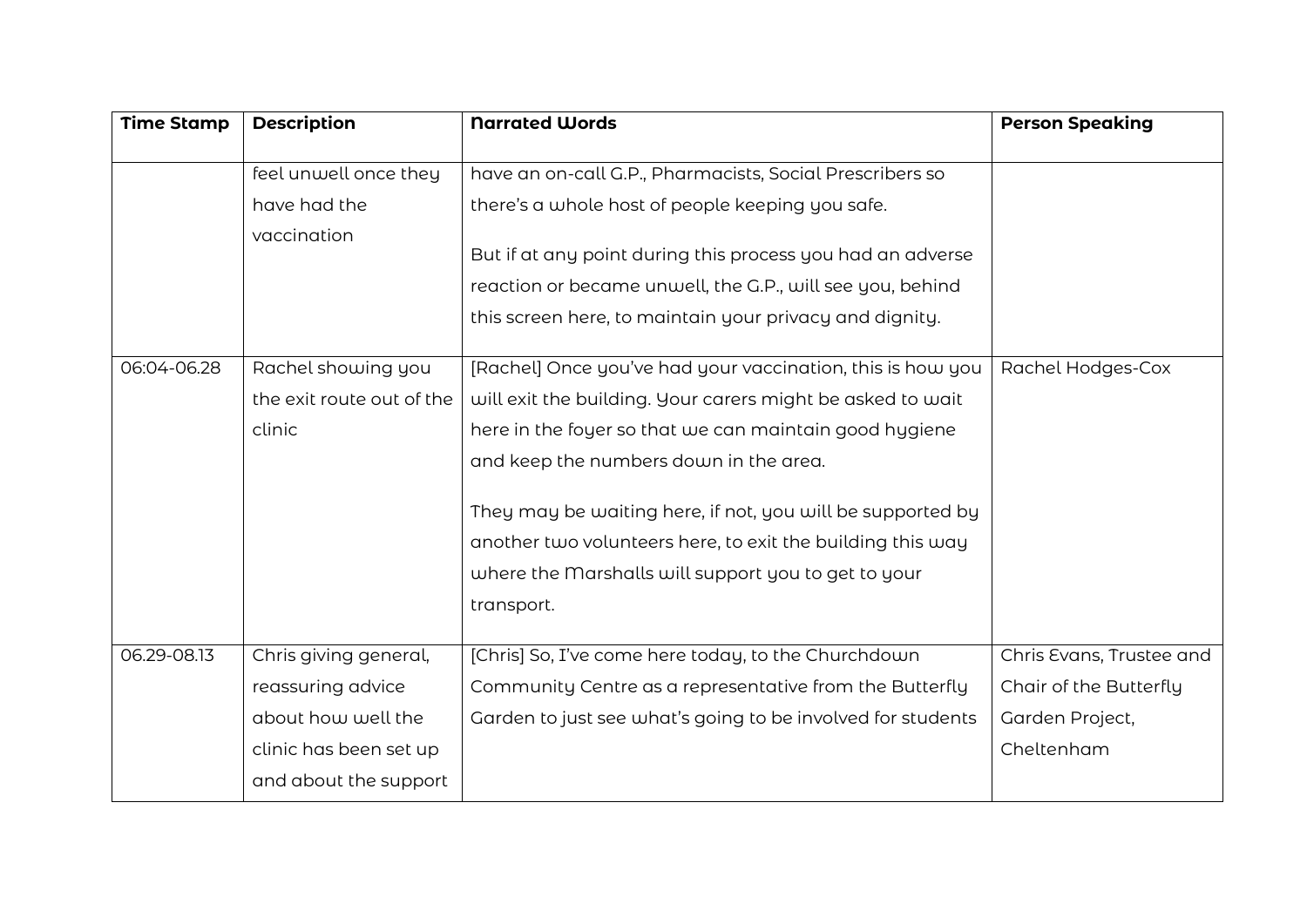| <b>Time Stamp</b> | <b>Description</b>      | <b>Narrated Words</b>                                       | <b>Person Speaking</b> |
|-------------------|-------------------------|-------------------------------------------------------------|------------------------|
|                   |                         |                                                             |                        |
|                   | that will be available  | and people who attend our facility and others in the        |                        |
|                   | throughout the visit to | community who are dealing with a troubled journey.          |                        |
|                   | the clinic              |                                                             |                        |
|                   |                         | What I need to tell you is that I'm amazed at how           |                        |
|                   |                         | organised all of this is, that there is nothing about this  |                        |
|                   |                         | experience that will frighten you or disturb you and if you |                        |
|                   |                         | get here nervous and you are worried, there are carers and  |                        |
|                   |                         | helpers everywhere, it's amazing!                           |                        |
|                   |                         | You will slide very swiftly through an introduction to the  |                        |
|                   |                         | site and before you know it, you'll be in and sitting in a  |                        |
|                   |                         | chair and you will be receiving your vaccination.           |                        |
|                   |                         | There are people to help, there are people to answer        |                        |
|                   |                         | questions and if you are really stressed about it and you   |                        |
|                   |                         | need to bring your own support then there's an              |                        |
|                   |                         | opportunity to do that. Carers can come and come join       |                        |
|                   |                         | you.                                                        |                        |
|                   |                         | If you find the journey is really difficult then there's an |                        |
|                   |                         | opportunity to remove to a quiet room. So, there's a quiet  |                        |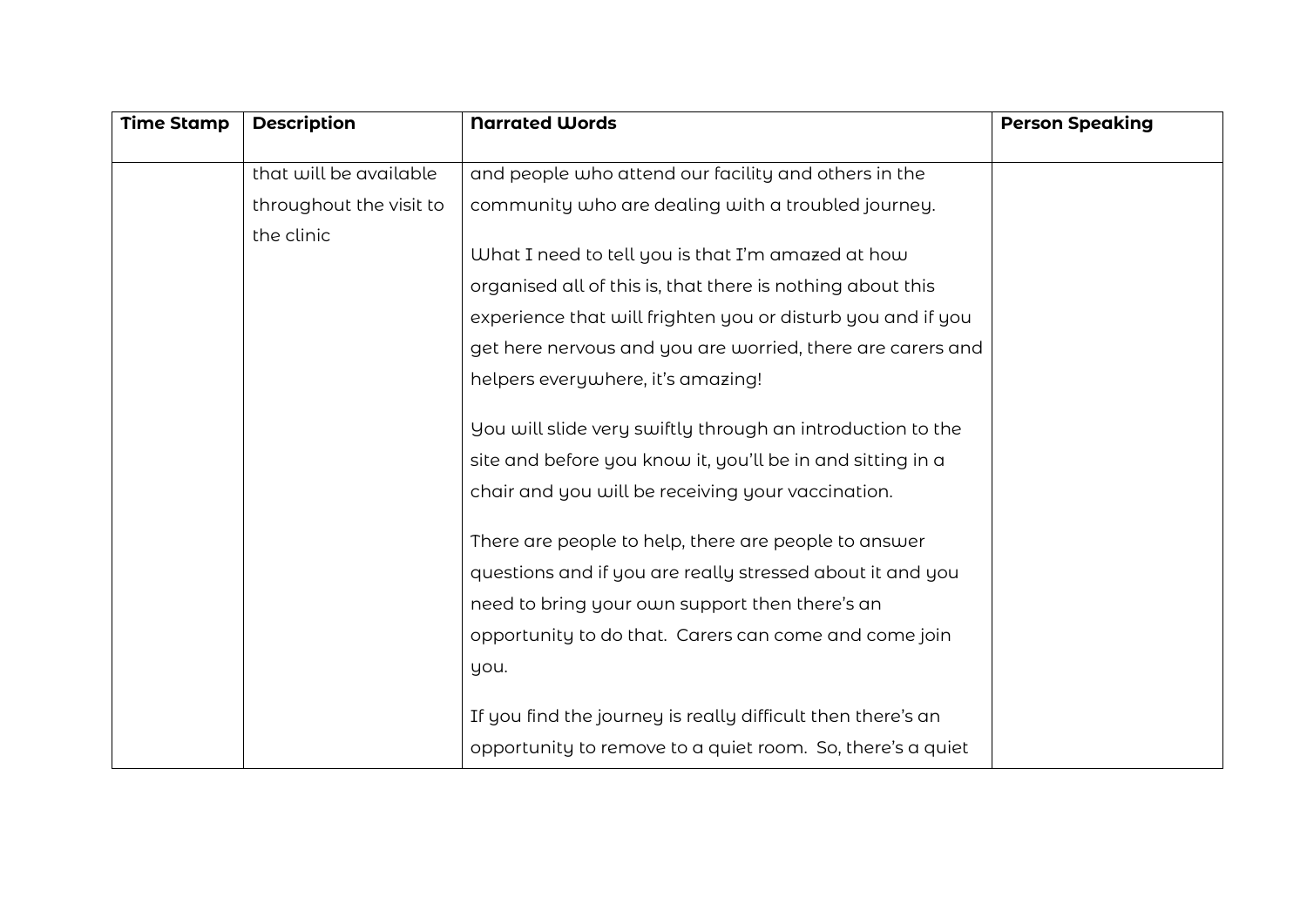| <b>Time Stamp</b> | <b>Description</b>  | <b>Narrated Words</b>                                           | <b>Person Speaking</b> |
|-------------------|---------------------|-----------------------------------------------------------------|------------------------|
|                   |                     | space that is allocated that you can go and you can             |                        |
|                   |                     | quietly sit in.                                                 |                        |
|                   |                     |                                                                 |                        |
|                   |                     | If you've got issues of mobility, if you're in a wheelchair, or |                        |
|                   |                     | if you need a wheelchair for some reason when you're first      |                        |
|                   |                     | on site, then wheelchairs are here and there's plenty of        |                        |
|                   |                     | space. You'll scoot around this place in no time at all in a    |                        |
|                   |                     | wheelchair without difficulty.                                  |                        |
|                   |                     |                                                                 |                        |
|                   |                     | So, don't be afraid. What we're about here is trying to         |                        |
|                   |                     | create a situation where you are going to be smoothly           |                        |
|                   |                     | delivered to receive this important vaccine.                    |                        |
|                   |                     | I urge you to come, I urge you to take part and not be          |                        |
|                   |                     | frightened. There are people here who want to look after        |                        |
|                   |                     | you.                                                            |                        |
|                   |                     |                                                                 |                        |
|                   |                     | Enjoy the experience!                                           |                        |
| 08:14-08:42       | Chris in the 'Quiet | [Chris] So, I've come through now into the quiet room, and      | Chris Evans            |
|                   | Room' where visitor | it's very quiet, the only noise is me!                          |                        |
|                   |                     |                                                                 |                        |